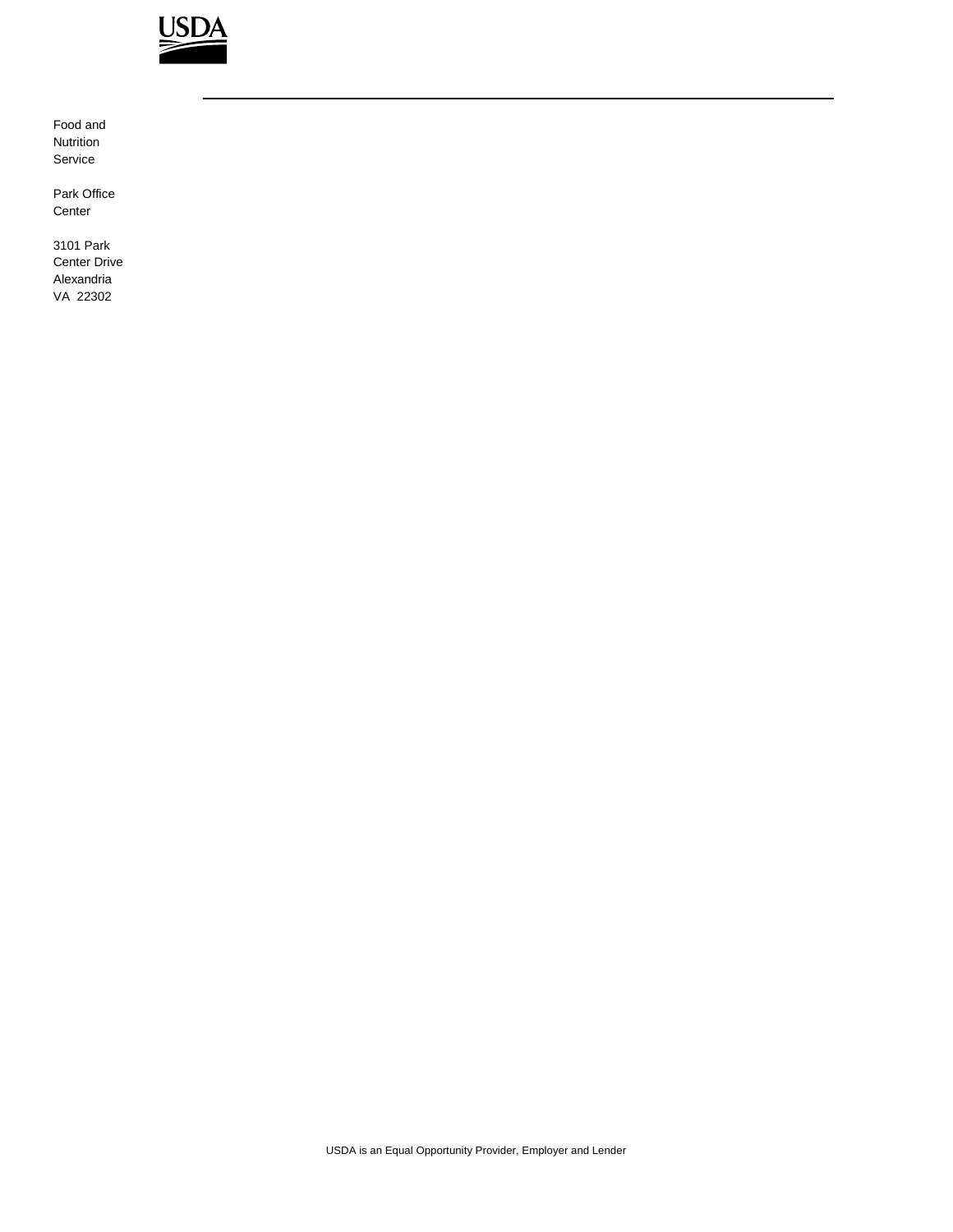Regional Directors State Directors Page 2

DATE: May 25, 2016

MEMO CODE: SP 37-2016

- SUBJECT: Meaningful Access for Persons with Limited English Proficiency (LEP) in the School Meal Programs: Guidance and Q&As
- TO: Regional Directors Special Nutrition Programs All Regions

 State Directors Child Nutrition Programs All States

The intent of the school meal programs is to provide nutritious and appealing meals that support the growth and development of students during the school day. In order to connect children in need with healthy meals, schools must make families aware of the National School Lunch Program (NSLP), the School Breakfast Program (SBP), and the Special Milk Program (SMP). They also must reduce barriers to participation and certify children who are eligible for free and reduced price meals within 10 operating days of the receipt of the application. Some schools, however, face challenges in reaching eligible students from households comprised of individuals with Limited English Proficiency (LEP).

The purpose of this memorandum is to remind local educational agencies (LEAs) and schools that they are required to take reasonable steps to ensure meaningful access to school meals for eligible students from households comprised of LEP individuals. This memorandum summarizes existing U.S. Department of Agriculture (USDA) and Food and Nutrition Service (FNS) guidance intended to assist Program participants in providing meaningful access for LEP persons. Guidance incorporated in this memorandum is described in detail below.

USDA guidance released in 2014 requires State agencies, LEAs, and schools that receive Federal funding to ensure language is not a barrier to receiving school meal benefits. State agencies, LEAs, and schools are required to take reasonable steps to ensure meaningful access for individuals with LEP to the information and services they provide. *Guidance to Federal Financial Assistance Recipients Regarding the Title VI Prohibition Against National Origin Discrimination Affecting Persons With Limited English Proficiency* is available at: [https://www.gpo.gov/fdsys/pkg/FR-2014-11-28/pdf/2014-27960.pdf.](https://www.gpo.gov/fdsys/pkg/FR-2014-11-28/pdf/2014-27960.pdf) Agency-specific requirements are included in *FNS Instruction 113-1: Civil Rights Compliance and Enforcement – Nutrition Programs and Activities*, available at: [http://www.fns.usda.gov/sites/default/files/113-](http://www.fns.usda.gov/sites/default/files/113-1.pdf) [1.pdf.](http://www.fns.usda.gov/sites/default/files/113-1.pdf)

In addition, as required by Section 9(b) of the *Richard B. Russell National School Lunch Act*, 42 USC 1758(b), and program regulations at 7 CFR 245.5, LEAs must publicly announce the availability of free and reduced price meals. The announcement must include an assurance that there will be no discrimination against LEP persons in the school meal programs. An overview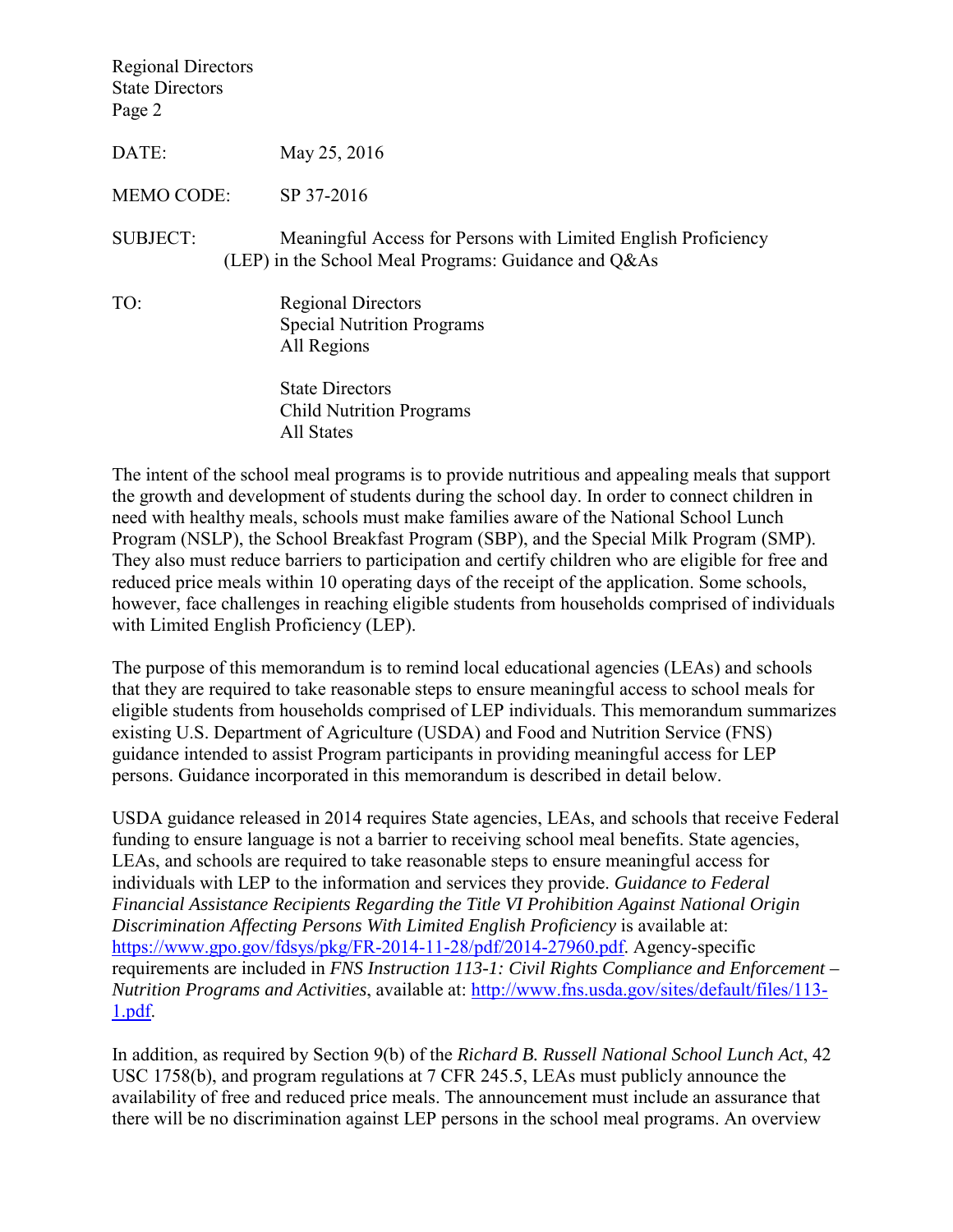Regional Directors State Directors Page 2

of the public announcement requirement may be found in the *Eligibility Manual for School Meals,* available at: [http://www.fns.usda.gov/school-meals/guidance-and-resources.](http://www.fns.usda.gov/school-meals/guidance-and-resources)

Additionally, this memorandum consolidates and supersedes the following FNS guidance:

- SP 42-2012, *Application and Other Household Materials for Limited English Proficient Households - Reminder,* August 16, 2012;
- SP 44-2011, CACFP 25-2011, SFSP 18-2011, *Translations for the Free and Reduced Price School Meals Application and CACFP Meal Benefit Income Eligibility Form,*  August 3, 2011;
- SP 23-2006, *Free and Reduced Price School Meals Application Package Translations,*  June 22, 2006;
- SP 14-2006, *Reauthorization 2004: Communications Concerning Verification Activities,*  December 23, 2005; and
- *Translation of Free and Reduced Price Application Prototypes for People with Limited English Proficiency,* November 22, 2005.

FNS is issuing this guidance in a Question and Answer (Q&A) format to provide straightforward responses to questions that FNS has received regarding communications with LEP individuals. Topics include:

- General information about language access for LEP persons;
- Identification and assessment of the language assistance needs of LEP persons and the resources to serve them;
- Translation of vital information using qualified, competent translators;
- Provision of oral interpretation services using qualified, competent interpreters; and
- Other factors to consider when developing procedures for serving LEP persons.

State agencies are reminded to distribute this memorandum and attachments to Program operators immediately. LEAs, school food authorities, and other Program operators should direct any questions concerning this guidance to their State agency. State agencies with questions should contact the appropriate FNS Regional Office.

**Original Signed**<br>Angela Kline

**Director** Policy and Program Development Division Child Nutrition Programs

**Attachments**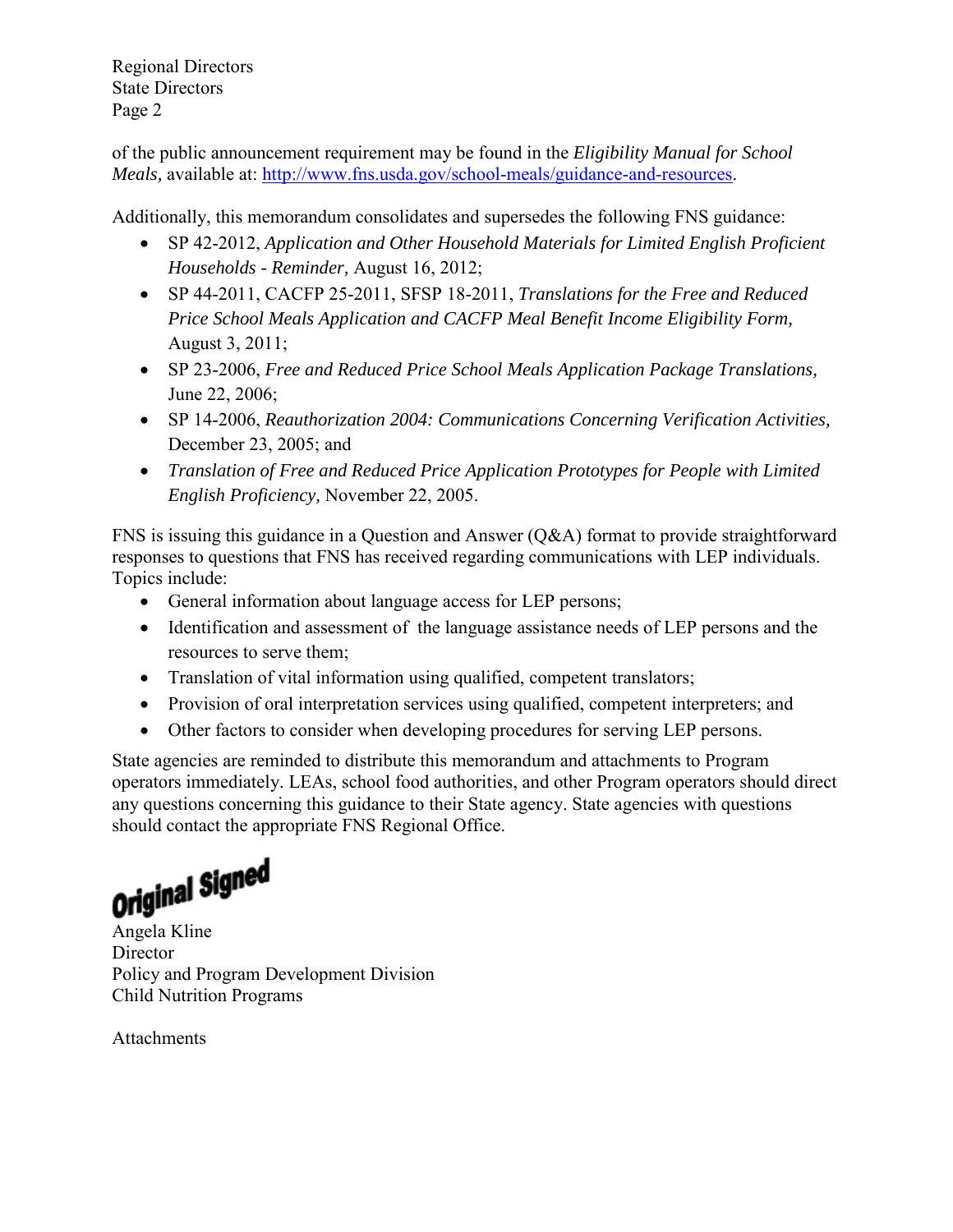# **ATTACHMENT 1: LIMITED ENGLISH PROFICIENCY (LEP) Q&As**

# **GENERAL INFORMATION**

## **1. What is "Limited English Proficiency"?**

A person with Limited English Proficiency (LEP) is someone who does not speak English as their primary language and who has a limited ability to read, speak, write, or understand English.

#### **2. What are the main responsibilities for schools communicating with LEP individuals?**

Consistent with Section 9(b) of the *Richard B. Russell National School Lunch Act*, 42 USC 1758(b), and according to 7 CFR 245.6 (a)(2), schools are required to communicate school meals eligibility information "in an understandable and uniform format and to the maximum extent practicable, in a language that parents and guardians can understand."

Once a school becomes aware of an LEP individual's needs, the school is responsible for ensuring that their application and other household materials (letter, instructions, notices, and verification materials) are available in a language the LEP individual can understand.

## **3. What factors should be considered when planning LEP communications?**

According to *FNS Instruction 113-1*, when determining the need for and extent of LEP communications, State agencies, LEAs, and schools should consider:

- The overall number of students from households comprised of LEP individuals,
- The proportion of students from households comprised of LEP individuals as compared with the overall student population,
- The frequency of communications with LEP individuals,
- The means through which communications are sent (e.g., mail, telephone, websites, etc.), and
- The resources already available (i.e., USDA translation materials) and the resources that will need to be supplied (i.e., oral interpreters).

#### **4. How can schools pay for translations that are not readily available, either on the USDA website, through the State agency, or through local partners?**

The nonprofit food service account may be used to pay for translation services for food service purposes if there is a need to translate materials in a language that is not currently available.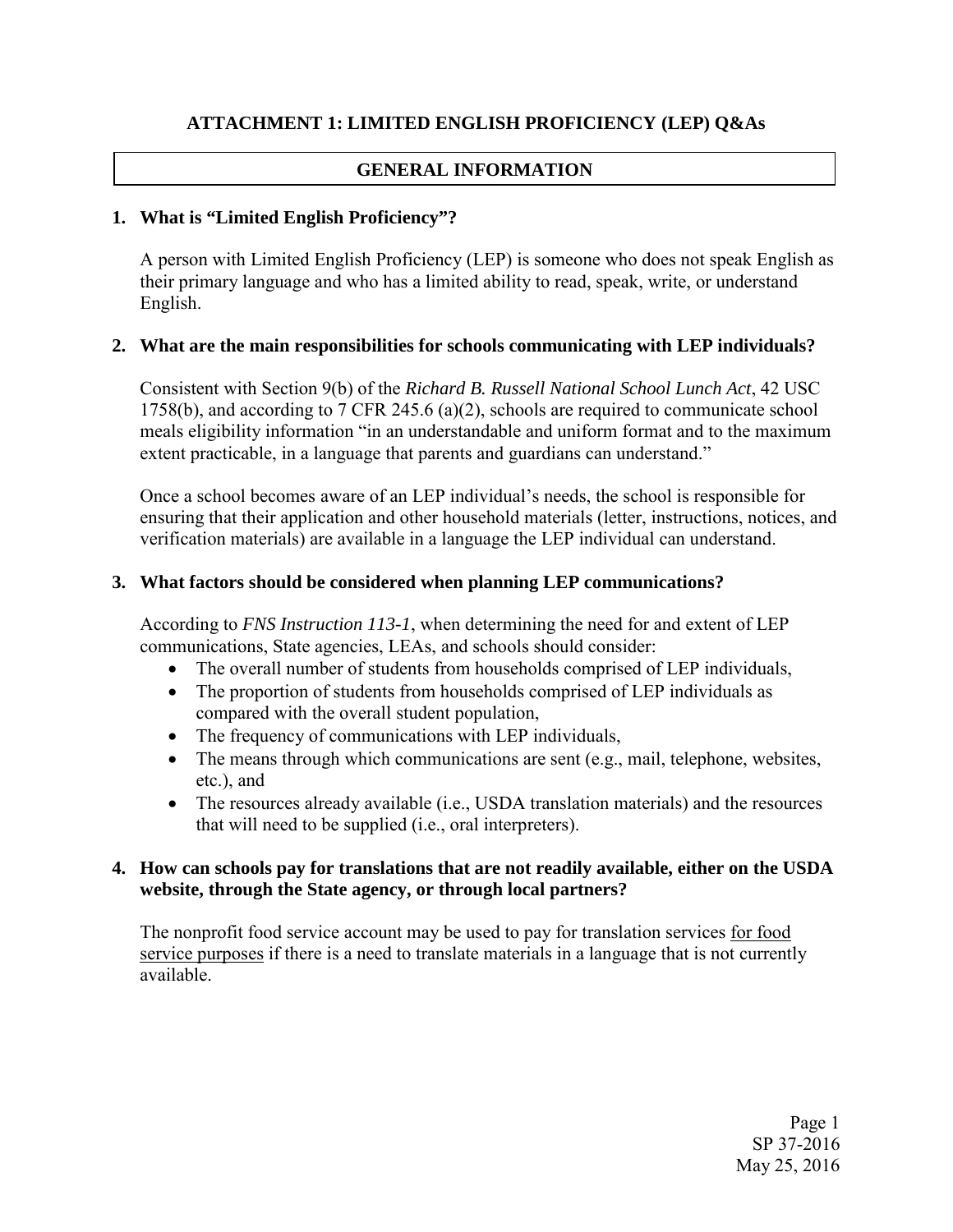#### **5. How are schools evaluated for LEP compliance?**

Compliance with LEP requirements is considered part of the general areas for review in an Administrative Review. Schools that fail to provide services to LEP individuals may be discriminating on the basis of national origin in violation of Title VI of the *Civil Rights Act of 1964*. Findings that indicate probable noncompliance must be handled in accordance with the procedures for resolving noncompliance contained in *FNS Instruction 113-1.*

# **IDENTIFYING LEP INDIVIDUALS**

#### **6. When should LEP individuals be identified?**

FNS recommends identifying LEP individuals prior to the distribution of school meal applications and when additional eligibility information, such as approval or denial, is sent. Many schools identify a LEP individual's primary language during the school enrollment process, and store this information in an online database to ensure that communications sent to families throughout the school year are sent in the appropriate language. Using a central database also reduces duplication of efforts, and may reduce paperwork and administrative costs for the school food service staff.

#### **7. How do schools determine which languages to include in household communications?**

Most schools have a system in place to identify a parent or guardian's primary language. Options include:

- Conducting a Home Language Survey during student enrollment.
- Sharing USDA's "I Speak" document with parents and guardians to determine which language they are most comfortable speaking. The "I Speak" document can be downloaded from the USDA Translated Applications Web page: [http://www.fns.usda.gov/school-meals/translated-applications.](http://www.fns.usda.gov/school-meals/translated-applications)
- Checking with organizations that work with local families, such as migrant or refugee assistance agencies, to determine which translations are needed.

Schools are responsible for ensuring LEP individuals receive the language services they need to complete the application, certification, and verification process. Simply offering the most common non-English language is not sufficient. Schools may use the Department of Justice's (DOJ) *Language Access Assessment and Planning Tool for Federally Conducted and Federally Assisted Programs* to evaluate their LEP activities. This resource is available at: http://www.lep.gov/resources/2011 Language Access Assessment and Planning Tool.pdf.

After assessing language needs, schools should determine where translation services in those languages may be obtained. According to *FNS Instruction 113-1*, this may include training bilingual staff to act as interpreters and translators, sharing language assistance materials with advocacy groups, or using telephonic and video conferencing interpretation services.

> Page 2 SP 37-2016 May 25, 2016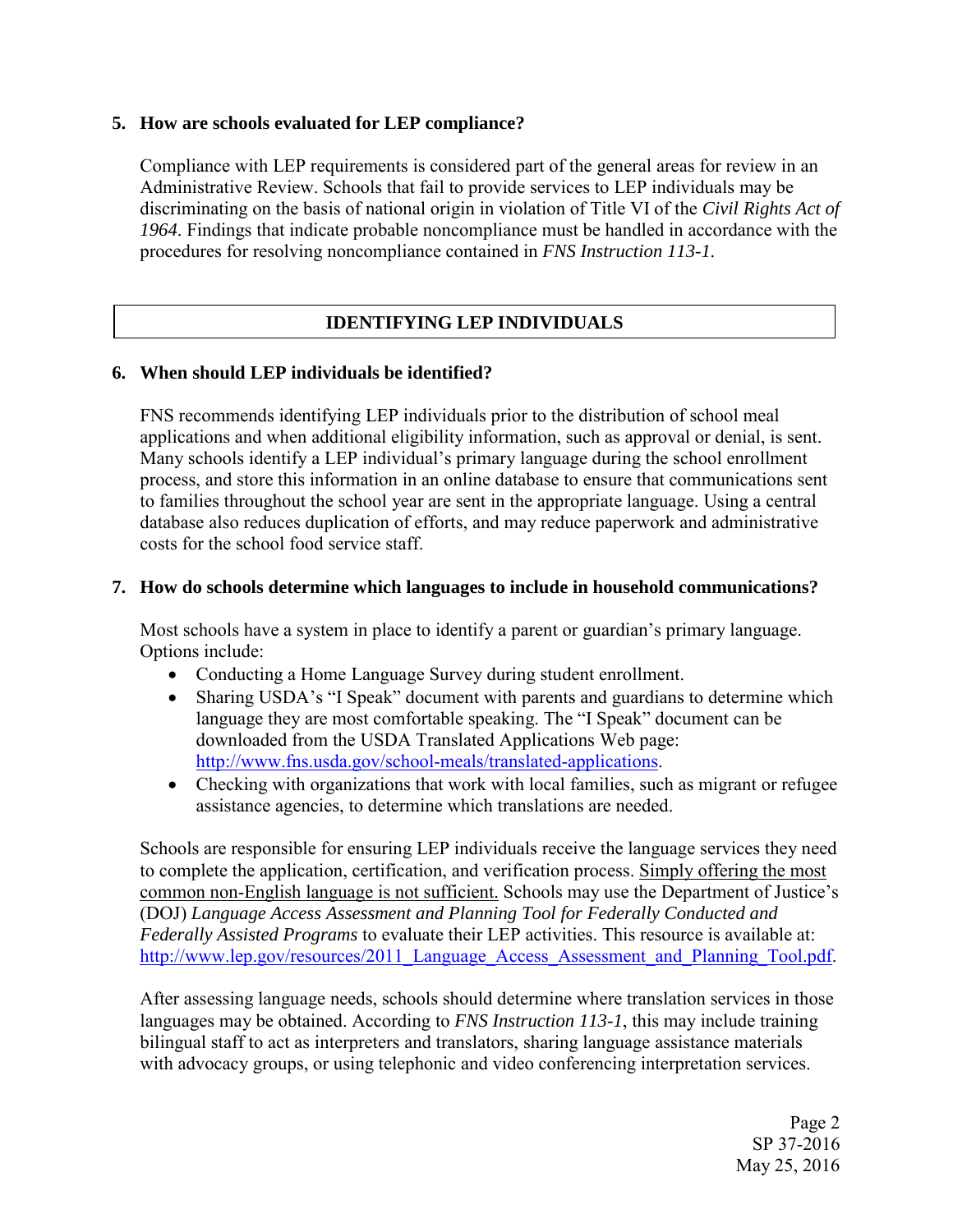# **WRITTEN TRANSLATIONS**

#### **8. What is required in a written translation?**

Information about school meals is often communicated in writing, so it is of particular importance that LEP individuals have access to accurate translations. As described in the *Eligibility Manual for School Meals*, applications and other related written materials must provide LEP individuals access to the same information that is provided to non-LEP persons.

The permanent nature of written translations imposes additional responsibility on LEAs and schools to ensure that the quality and accuracy permit meaningful access by LEP individuals. As stated in *Guidance to Federal Financial Assistance Recipients Regarding the Title VI Prohibition Against National Origin Discrimination Affecting Persons With Limited English Proficiency (USDA LEP Guidance)*, LEAs and schools opting to provide their own translations should ensure that translators understand the expected reading level of their audiences and, where appropriate, have fundamental knowledge about the target language group's vocabulary and phraseology. Community organizations may be able to determine whether a document is written at the appropriate level for the audience.

## **9. What are the minimum requirements for State agencies and LEAs when providing written translations?**

According to the *USDA LEP Guidance*, when determining which materials should be translated, LEAs and schools should consider which materials are "vital" to an individual's participation. This may include, "applications to participate in a recipient's program or activity or to receive recipient benefits or services," such as school meal applications.

Consistent with previously issued LEP guidance, at a minimum, State agencies must make USDA's translations of prototype materials available to LEAs through a link on their website, and provide printed copies of application materials as needed. Alternatively, State agencies and LEAs may choose to develop written translations of their own application materials. FNS also expects LEAs to take appropriate measures to ensure that language and communication are not barriers to program participation.

#### **10. Where can schools find written translations?**

The USDA Translated Applications website includes two written translation resources available for use by State agencies, LEAs, and schools:

- Translations for applications intended to be used directly by families: http://www.fns.usda.gov/school-meals/family-friendly-application-translations.
- Translations for applications and verification form prototypes for State agency consideration: [http://www.fns.usda.gov/school-meals/translated-applications.](http://www.fns.usda.gov/school-meals/translated-applications)

Page 3 SP 37-2016 May 25, 2016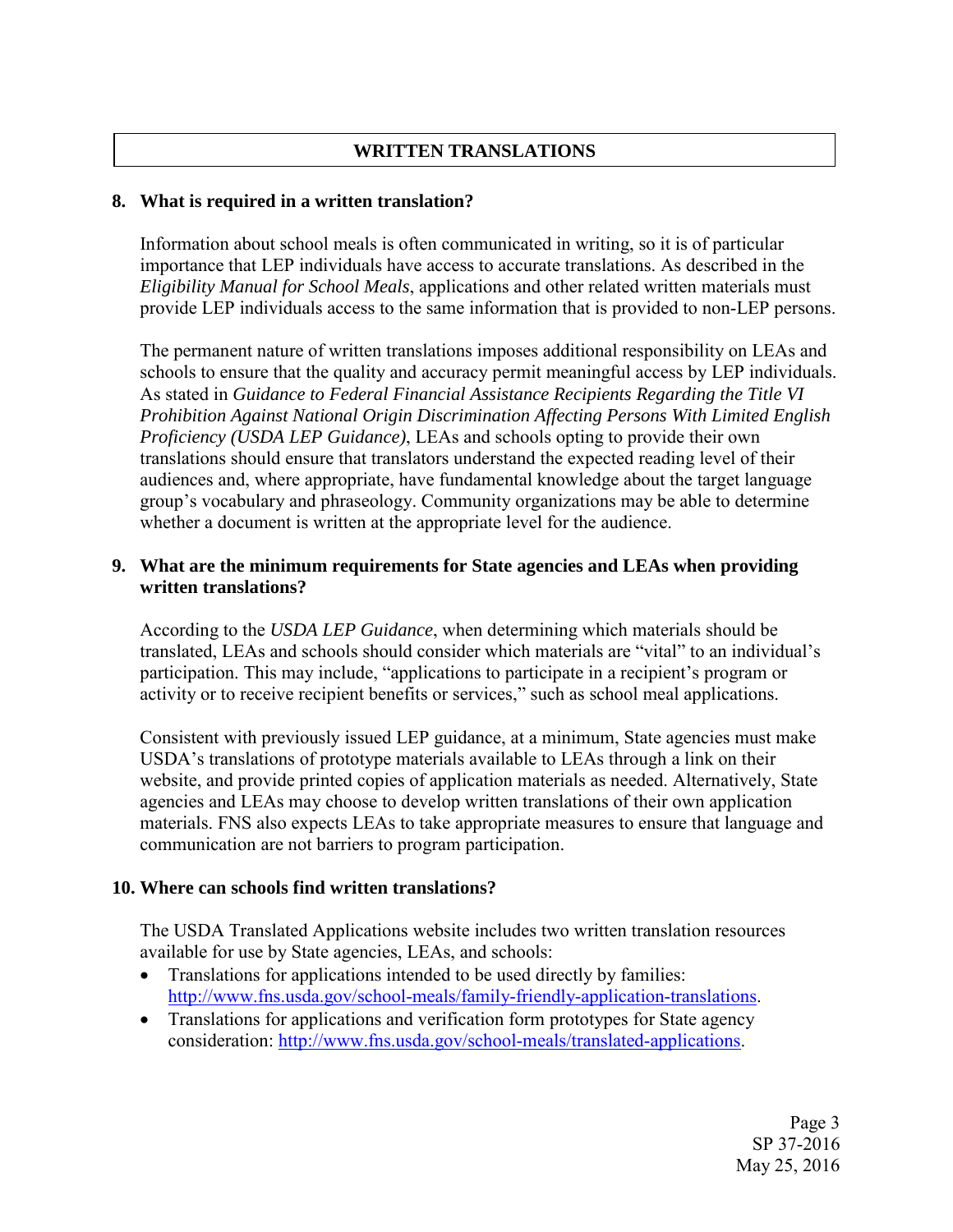The translated Free and Reduced Price School Meals Application package includes the letter to households, the application, the notification of selection for verification of eligibility, and the letter of verification results. The translated application package also includes optional materials that may be provided to households, such as the form to share information with Medicaid/SCHIP and other programs.

LEAs may accept the USDA prototype of the translation, reach out to State or local organizations to inquire about the availability of translations in languages common in their community, or choose to develop translations of their own written materials. If a State or LEA makes changes to the USDA prototype application, the State or LEA is responsible for ensuring the translations are also changed accordingly.

#### **11. What translations are available on USDA's Child Nutrition Programs website?**

The languages currently available through USDA include: Arabic, Armenian, Cambodian Chinese (Traditional), Chinese (Simplified), Croatian, English, Farsi, French, Greek, Gujarathi, Haitian-Creole, Hindi, Hmong, Japanese, Korean, Kurdish, Laotian, Mien, Polish, Portuguese, Punjabi, Russian, Samoan, Serbian, Somali, Spanish, Sudanese, Tagalog, Thai, Tigrinya, Ukrainian, Urdu, and Vietnamese.

To assist LEAs and schools in their effort to ensure meaningful access for individuals with LEP, USDA periodically updates the translations available on the Child Nutrition Programs website. For SY 2016-2017, the following translations will be added: Albanian, Amharic, Bengali, Burmese, Creole (French), Karen, Kru, Ibo, Ilokano, Italian, Jamaican Creole, Nepali, Romanian, Serbo-Croatian, Yiddish, and Yoruba.

#### **12. Are schools required to include written translations for verification requests?**

As noted in Q&A #9, when determining which materials should be translated, LEAs and schools should consider which materials are "vital" to an individual's participation. According to the regulations, this may include, "any documents that require a response from applicants, beneficiaries, and other participants," such as verification letters.

State agencies and LEAs are expected to have a system in place to provide verification notices to each household in the parent or guardian's primary language, follow up with households that do not respond to the initial verification request, and provide oral assistance if the parent or guardian has difficulty understanding the written request. USDA translations of prototype verification materials are available on the FNS website.

> Page 4 SP 37-2016 May 25, 2016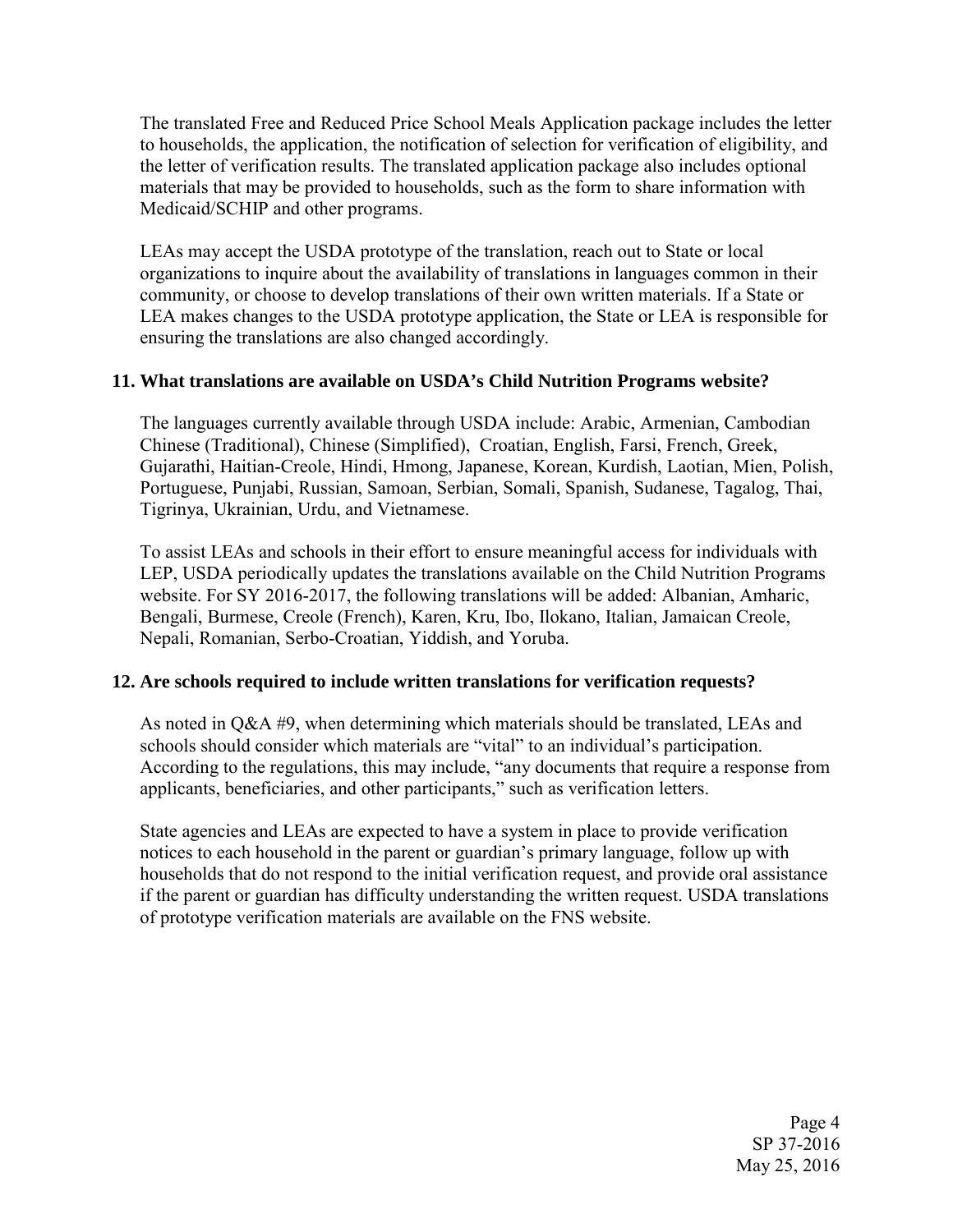#### **13. Are schools required to provide written translations for their web-based materials?**

As previously stated, schools are responsible for ensuring that their application and other household materials (letter, instructions, notices, and verification materials) are available in a language LEP individuals can understand. However, schools are not required to make online application tools available in all languages. Schools are encouraged to ensure language barriers do not prevent LEP individuals from navigating the website to find information about the school meal application process.

## **ORAL INTERPRETATION AND LANGUAGE ASSISTANCE**

#### **14. When must oral interpretations be provided?**

According to *Executive Order No. 13166, Improving Access to Services for Persons with Limited English Proficiency,* 3 C.F.R. 50121-50125 (2000), each Federal agency is responsible for ensuring that recipients of Federal financial assistance, including schools operating the school meal programs, provide meaningful access to their LEP applicants and beneficiaries. Further, *Executive Order 13166* states that "…a recipient's obligation to provide meaningful opportunity is not limited to written translations. Oral communication between recipients and beneficiaries often is a necessary part of the exchange of information." *Executive Order 13166* is available at: [https://www.justice.gov/crt/executive](https://www.justice.gov/crt/executive-order-13166)[order-13166.](https://www.justice.gov/crt/executive-order-13166)

In previous guidance, including the *Eligibility Manual for School Meals*, USDA has said that State agencies and LEAs must, "provide the necessary services so that parents or guardians, who are unable to read or have limited literacy, are assisted with completing the application process. This may entail providing oral interpretation services." For example, if no written translation is available in a parent or guardian's primary language, or if a parent or guardian has limited literacy or otherwise requires assistance for completing the school meal application, schools must provide an oral interpretation to ensure the LEP individual has a "meaningful opportunity" to benefit from the school meal programs.

As outlined in Q&A #3, however, State agencies, LEAs, and schools may consider the resources available and costs of providing services when determining what steps are considered "reasonable" as related to LEP. According to *FNS Instruction 113-1*, LEAs and schools "with more limited budgets are not expected to provide the same level of language services as larger recipients with larger budgets. In addition, 'reasonable steps' may cease to be reasonable where the costs imposed substantially exceed the benefits."

LEP guidance from the Department of Education (ED) is consistent with this guidance. According to *U.S. Department of Education Policy Directive to Ensure Meaningful Access to Federally Conducted Services, Programs and Activities for Individuals with Limited English Proficiency*, to determine "accurate, meaningful, and effective" language services, Federal

> Page 5 SP 37-2016 May 25, 2016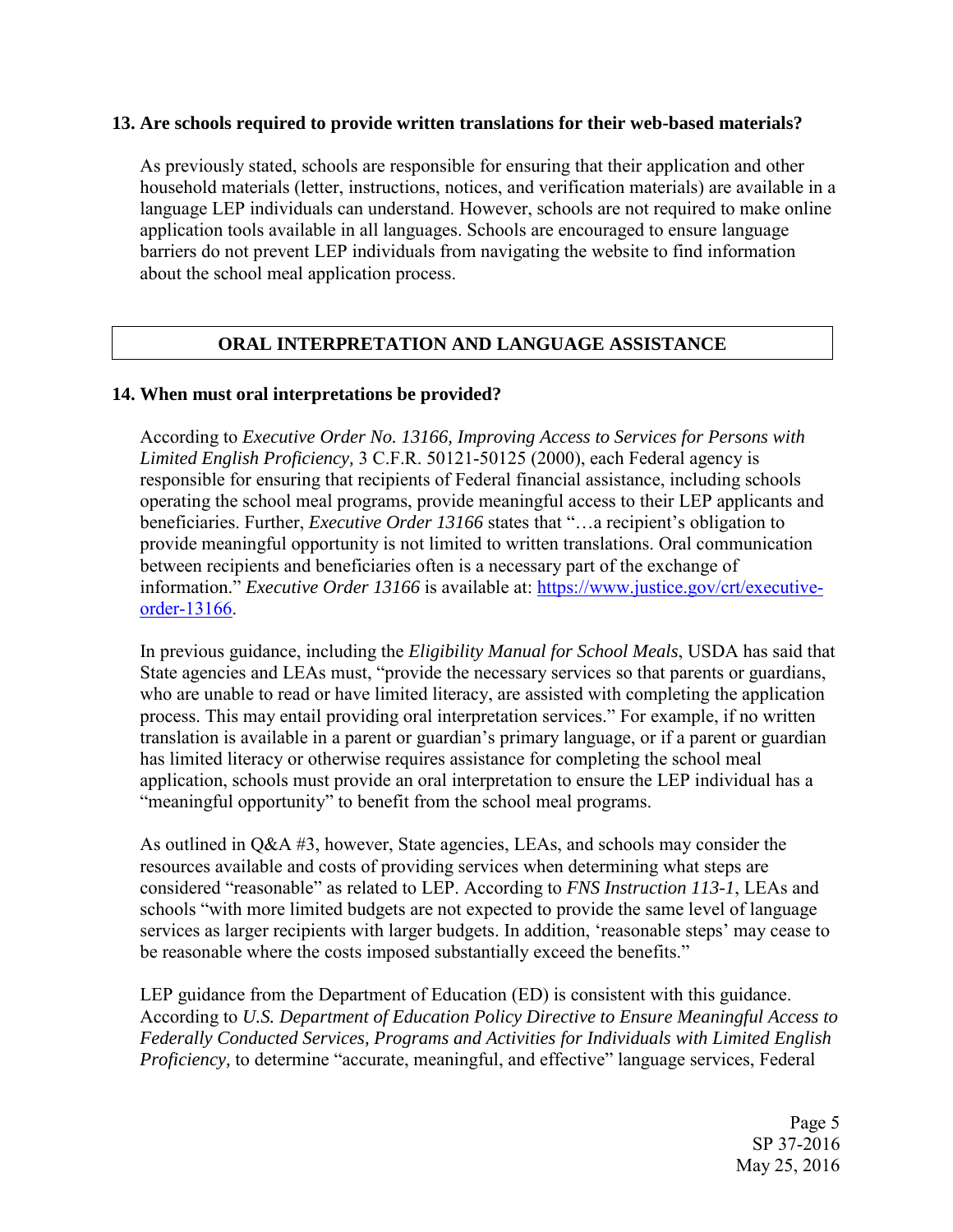recipients should, on a "case-by-case basis, determine which mix of services should be provided." ED's LEP guidance is available at: [http://www2.ed.gov/policy/gen/leg/foia/acsocroco1102.pdf.](http://www2.ed.gov/policy/gen/leg/foia/acsocroco1102.pdf)

# **15. What steps can State agencies, LEAs, and schools take to reduce the costs of providing oral interpretations, when oral interpretations are necessary?**

State agencies, LEAs, and schools should carefully explore the most cost-effective means of delivering competent and accurate language services before limiting services due to resource concerns. *FNS Instruction 113-1* includes several recommendations for Federal recipients working to provide oral interpretations to LEP individuals, including:

- Sharing language assistance materials and services among and between recipients, advocacy groups, and Federal grant agencies,
- Training bilingual staff to act as interpreters and translators,
- Using telephonic and video conferencing interpretation services,
- Centralizing interpreter and translator services to achieve economies of scale, and
- Formally using qualified community volunteers as interpreters.

# **16. Who should provide the oral interpretation?**

As outlined in the *USDA LEP Guidance,* State agencies and LEAs are strongly encouraged to identify oral interpretation services available within the school or district that can be used to communicate with LEP individuals about school meal benefits. When possible, State agencies and LEAs are also encouraged to partner with local organizations, such as migrant or refugee assistance agencies, to provide oral interpretations. Third-party interpreters also may provide oral interpretations. Household members (especially students) are not expected to provide interpretive services. In many circumstances, household members are not competent to provide accurate interpretations and the use of household members to provide interpretations may create a conflict of interest. Oral interpreters should:

- Demonstrate proficiency in and ability to communicate information accurately in both English and in the other language and identify and employ the appropriate mode of interpreting,
- Have knowledge in both languages of any specialized terms or concepts peculiar to the recipient's program or activity (i.e. school meals eligibility) and of any particularized vocabulary and phraseology used by the LEP person who is being assisted,
- Understand and follow confidentiality and impartiality rules to the same extent as the recipient (i.e. the school) for whom they are interpreting, and
- Understand and adhere to their role as an interpreter, without deviating into a role as counselor, advisor, or other inappropriate roles.

LEP guidance from ED is consistent with this recommendation. According to *U.S. Department of Education Policy Directive to Ensure Meaningful Access to Federally Conducted Services, Programs and Activities for Individuals with Limited English* 

> Page 6 SP 37-2016 May 25, 2016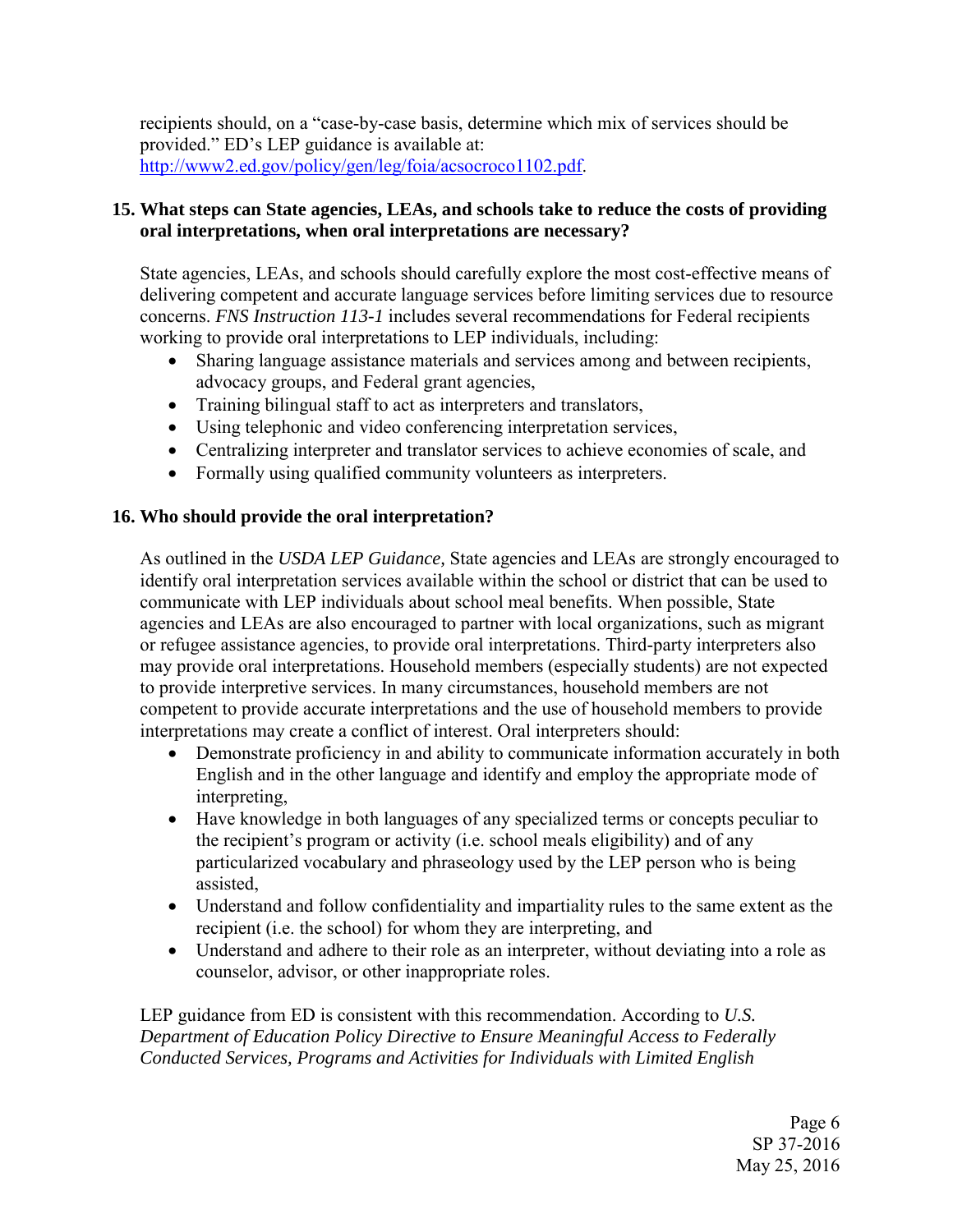*Proficiency*, individuals providing services to LEP persons should, "understand their ethical obligations, and must emphasize confidentiality, impartiality, accuracy, (and) avoidance of a conflict of interest."

# **17. Where can State agencies, LEAs, and schools find certified translators and interpreters?**

DOJ's Federal Coordination and Compliance Section includes the following key interpretation assessment and certification bodies on their website:

- Federal Language Assessments Using the ILR Scale
- The American Translation Association (ATA)
- The Federal Court Interpreter Program (FCIP) Certification
- The American Council for the Teaching of Foreign Languages (ACTFL)
- The National Association of Judiciary Interpreters and Translators (NAJIT)
- Select State court programs
- Select university and college programs

For more information, see:

<https://www.lep.gov/language-access-planning>

# **ADDITIONAL INFORMATION**

## **18. What can schools and LEAs do to improve access to school meals for migrant children?**

Migrant students are categorically eligible for free schools meals and are therefore not required to complete an application. Categorically eligible migrant students are those enrolled in the Migrant Education Program (MEP) as determined by the State or local MEP coordinator. As stated in the *Eligibility Manual for School Meals*, LEAs need to establish procedures with the MEP coordinator to ensure prompt notification, especially when a new migrant child is identified. LEAs are encouraged to work directly with MEP officials or homeless liaison to identify migrant children and to document their eligibility for free benefits.

## **19. How should schools communicate with low-literacy LEP individuals?**

As stated in the *Eligibility Manual for School Meals*, it is important for State agencies, LEAs, and schools to ensure that LEP individuals with limited literacy can complete the application, certification, and verification process. Schools are encouraged to take the following steps to reduce barriers for LEP individuals with limited literacy:

- Use and accept USDA prototype materials, including translations, which are designed for a 6<sup>th</sup> grade reading level.
- Develop applications and instructions using plain language. The Federal Government's

Page 7 SP 37-2016 May 25, 2016